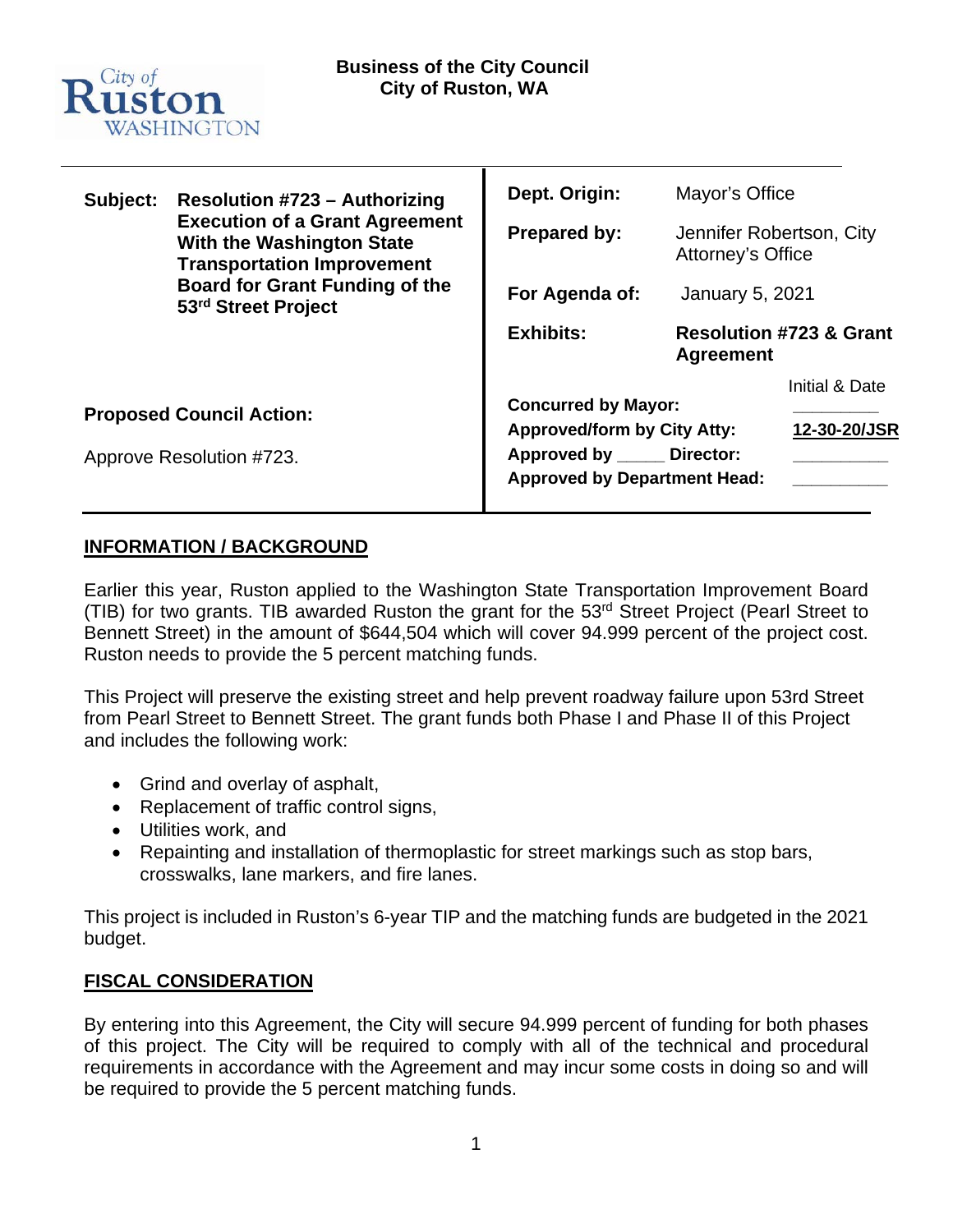# **RECOMMENDATION / MOTION**

Adopt Resolution #723.

MOTION: I move to adopt Resolution #723 authorizing the Mayor to execute a Grant Agreement with the Washington State Transportation Improvement Board for funding the 53<sup>rd</sup> Street Project.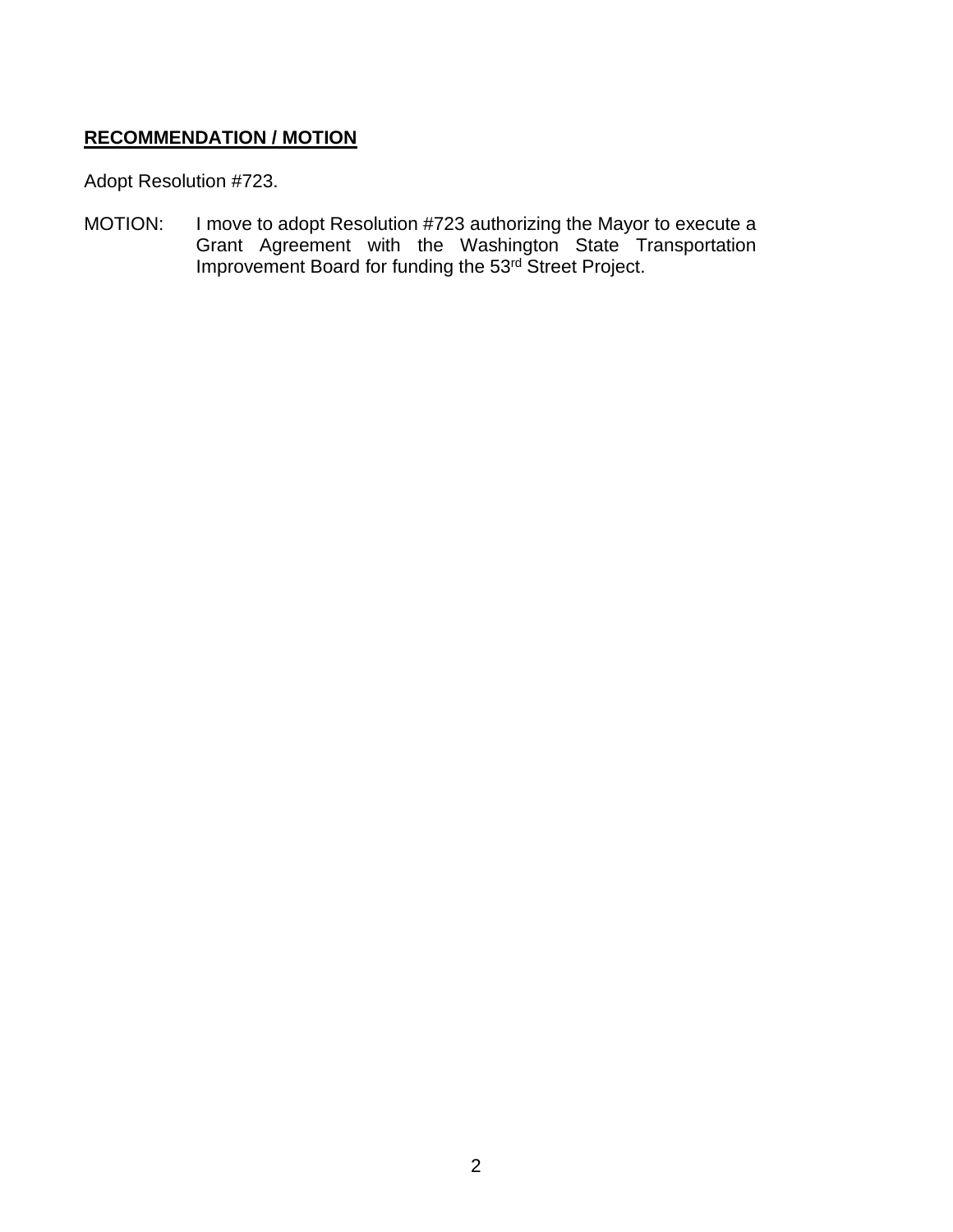#### **RESOLUTION NO. 723**

**A RESOLUTION OF THE CITY OF RUSTON, WASHINGTON, AUTHORIZING THE MAYOR TO EXECUTE A GRANT AGREEMENT WITH THE WASHINGTON STATE TRANSPORTATION IMPROVEMENT BOARD FOR FUNDING OF THE 53RD STREET IMPROVEMENT PROJECT (PEARL STREET TO BENNETT STREET) PROJECT.**

WHEREAS, the Transportation Improvement Board (TIB) has offered Ruston grant funding of the 53rd Street Improvement Project (Pearl Street to Bennett Street) in the a mount of \$644,504.00; and

WHEREAS, the total estimated project cost would be funded at seventy-five percent (94.99%) by TIB with a required 5 percent match by Ruston; and

WHEREAS, in order to accept and utilize this grant, the City needs to enter into a Grant

Agreement with TIB; and

WHEREAS, the City Council finds it in the best interests of Ruston to enter into the Grant

Agreement as attached hereto as Exhibit "A" and to authorize the Mayor to execute the same;

# **NOW, THEREFORE,**

**THE CITY COUNCIL OF THE CITY OF RUSTON HEREBY RESOLVES AS FOLLOWS:** 

**Section 1. Agreement Authorized.** The City Council hereby authorizes the Mayor to execute the Grant Agreement with the Washington State Transportation Improvement Board in substantially the form attached hereto as Exhibit "A"

**Section 2. Posting on Website Required.** Pursuant to RCW 39.34.040, once this Agreement has been executed by both Ruston and TIB, the City Clerk is directed to post a copy of this Agreement on the City's website.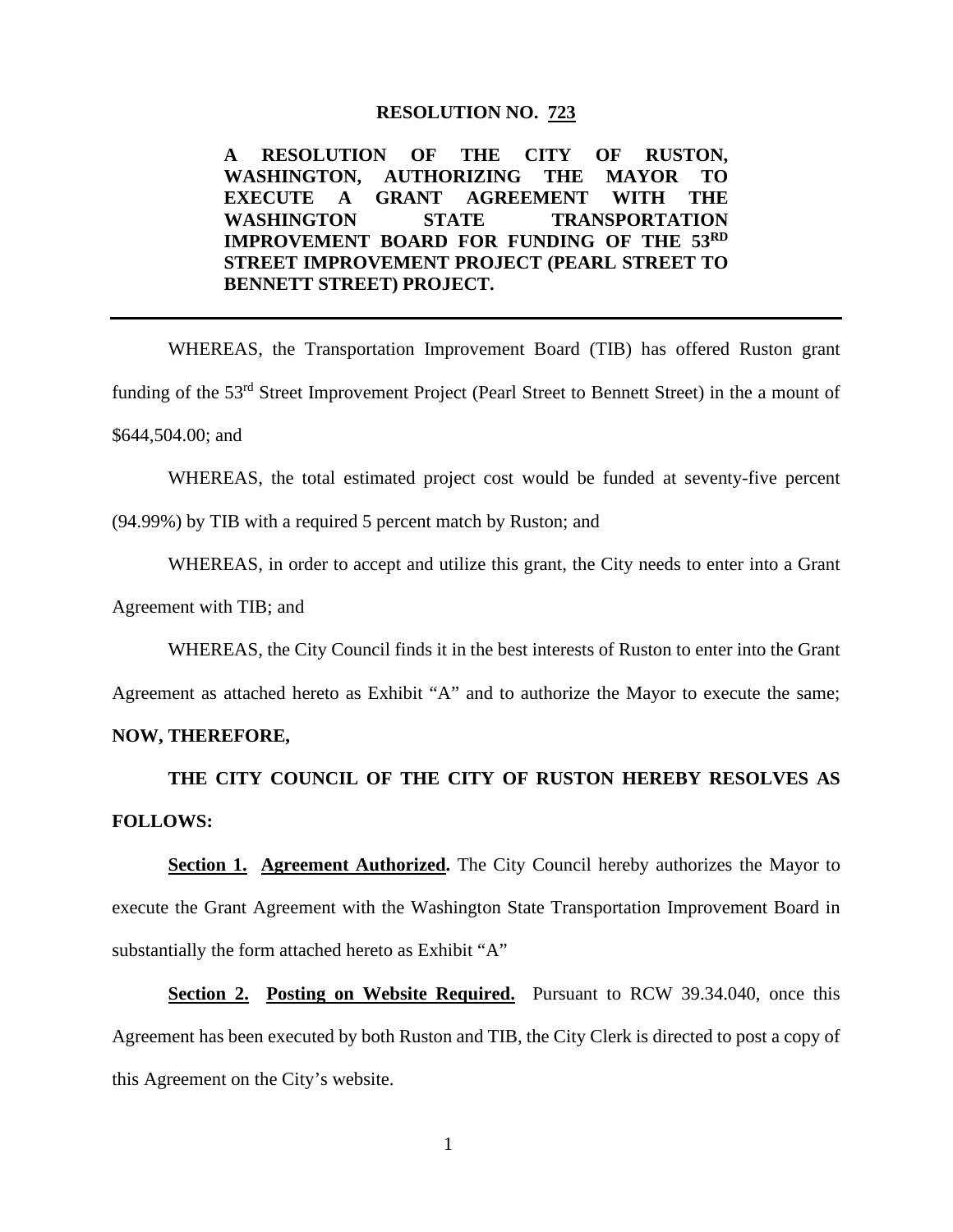RESOLVED this 5<sup>th</sup> day of January, 2021.

APPROVED:

Bruce Hopkins, Mayor

ATTEST/AUTHENTICATED:

Judy Grams, City Clerk

FILED WITH THE CITY CLERK: PASSED BY THE CITY COUNCIL: RESOLUTION NO.: 723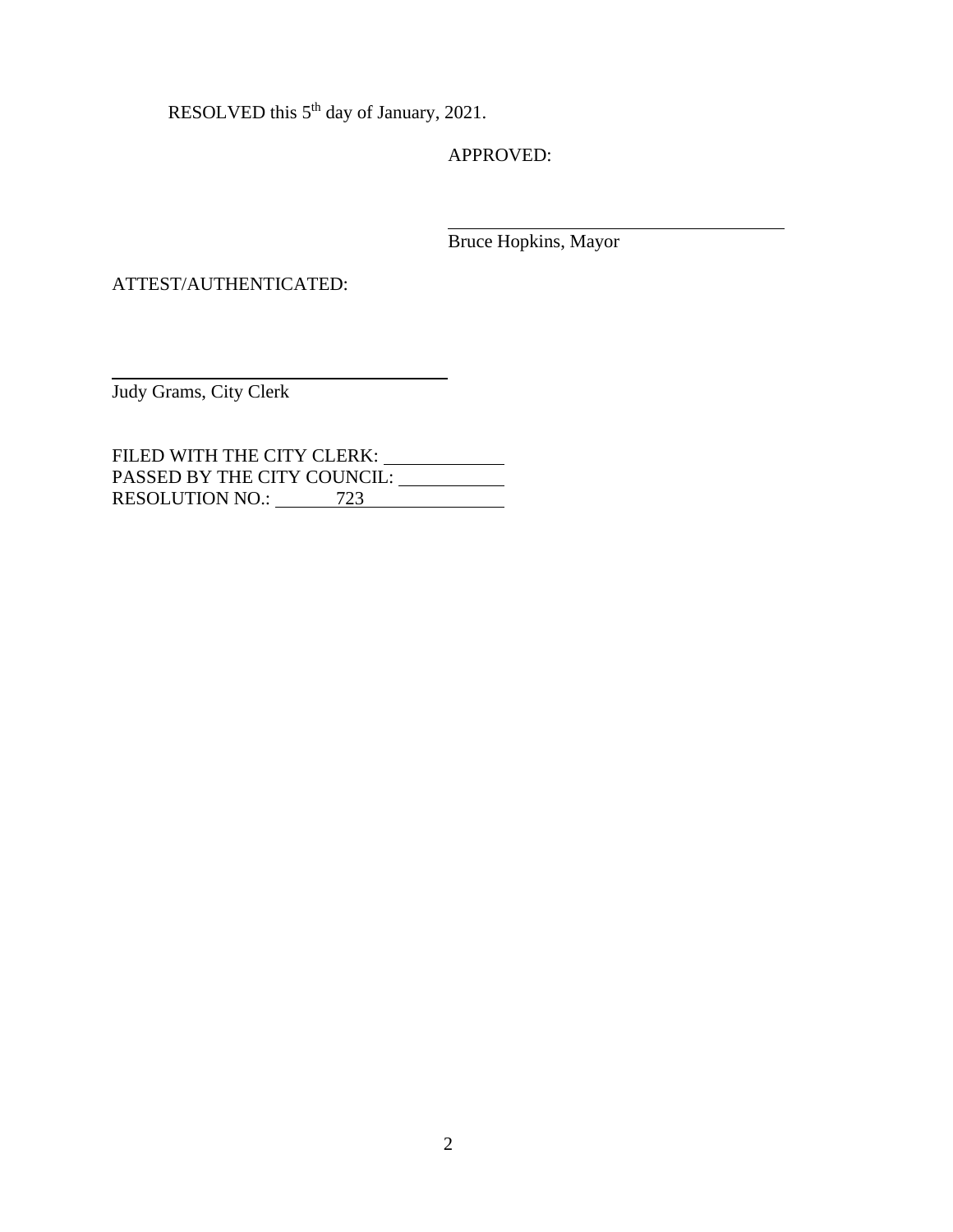# **EXHIBIT "A"**

# **GRANT AGREEMENT BETWEEN CITY OF RUSTON AND THE WASHINGTON STATE TRANSPORTATION IMPROVEMENT BOARD**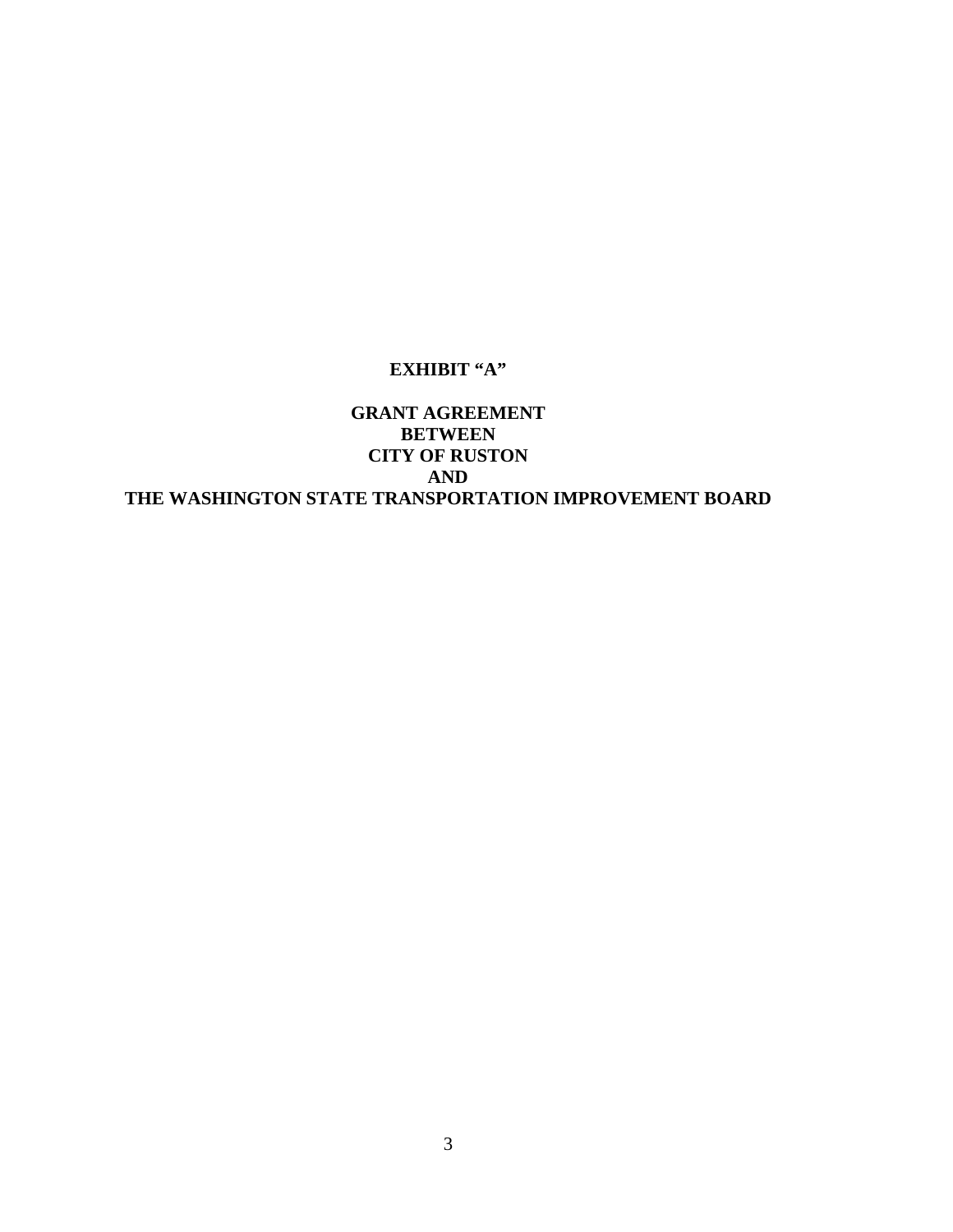

City of Ruston 6-P-135(004)-1 53rd St Improvement Project Pearl St to Bennett St

## STATE OF WASHINGTON TRANSPORTATION IMPROVEMENT BOARD AND City of Ruston AGREEMENT

THIS GRANT AGREEMENT (hereinafter "Agreement") for the 53rd St Improvement Project, Pearl St to Bennett St (hereinafter "Project") is entered into by the WASHINGTON STATE TRANSPORTATION IMPROVEMENT BOARD (hereinafter "TIB") and City of Ruston, a political subdivision of the State of Washington (hereinafter "RECIPIENT").

# 1.0 PURPOSE

For the project specified above, TIB shall pay 94.9999 percent of approved eligible project costs up to the amount of \$644,504, pursuant to terms contained in the RECIPIENT'S Grant Application, supporting documentation, chapter 47.26 RCW, title 479 WAC, and the terms and conditions listed below.

### 2.0 SCOPE AND BUDGET

The Project Scope and Budget are initially described in RECIPIENT's Grant Application and incorporated by reference into this Agreement. Scope and Budget will be further developed and refined, but not substantially altered during the Design, Bid Authorization and Construction Phases. Any material alterations to the original Project Scope or Budget as initially described in the Grant Application must be authorized by TIB in advance by written amendment.

### 3.0 PROJECT DOCUMENTATION

TIB requires RECIPIENT to make reasonable progress and submit timely Project documentation as applicable throughout the Project. Upon RECIPIENT's submission of each Project document to TIB, the terms contained in the document will be incorporated by reference into the Agreement. Required documents include, but are not limited to the following:

- a) Project Funding Status Form
- b) Bid Authorization Form with plans and engineers estimate
- c) Award Updated Cost Estimate
- d) Bid Tabulations
- e) Contract Completion Updated Cost Estimate with final summary of quantities
- f) Project Accounting History

### 4.0 BILLING AND PAYMENT

The local agency shall submit progress billings as project costs are incurred to enable TIB to maintain accurate budgeting and fund management. Payment requests may be submitted as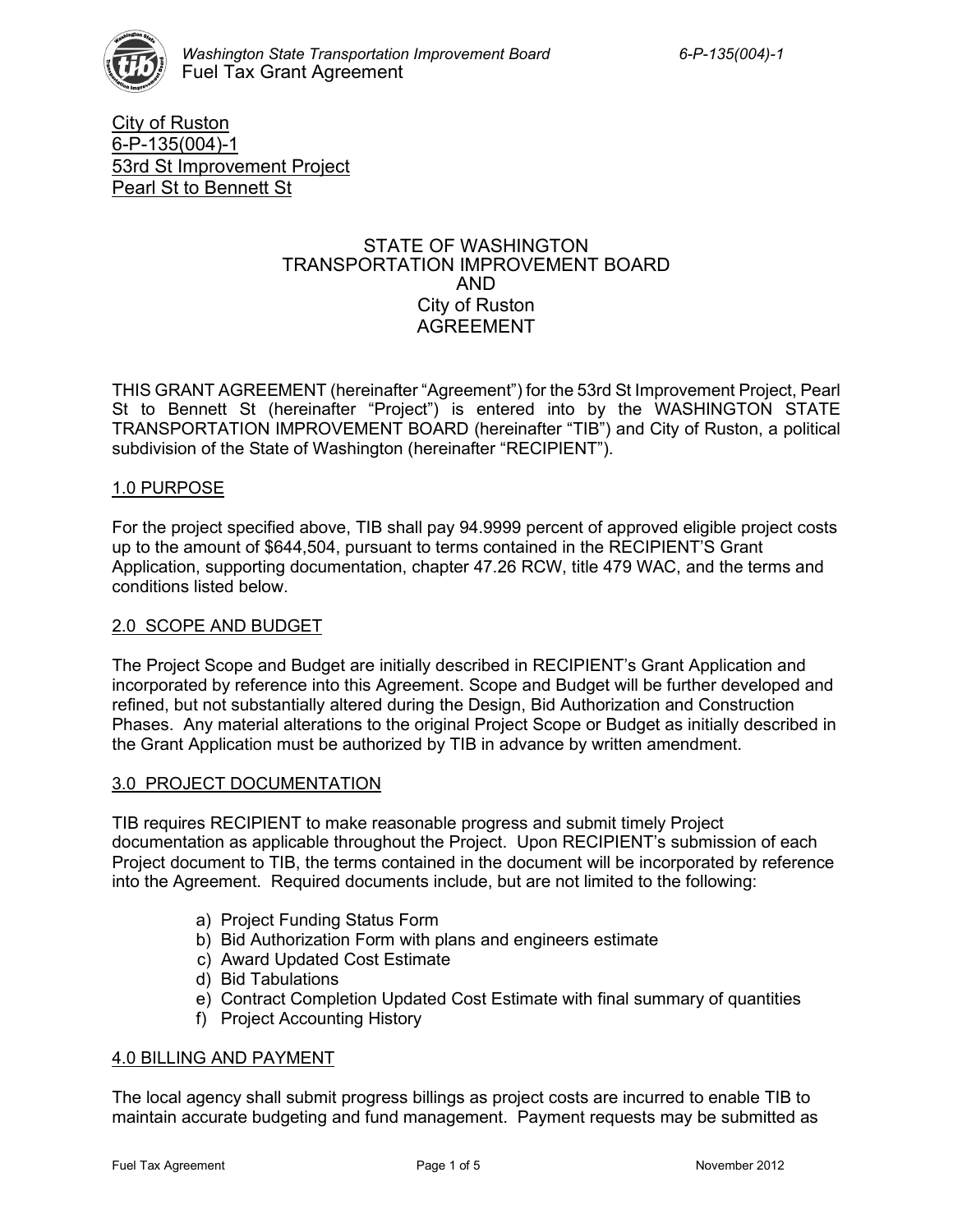

often as the RECIPIENT deems necessary, but shall be submitted at least quarterly if billable amounts are greater than \$50,000. If progress billings are not submitted, large payments may be delayed or scheduled in a payment plan.

# 5.0 TERM OF AGREEMENT

This Agreement shall be effective upon execution by TIB and shall continue through closeout of the grant or until terminated as provided herein, but shall not exceed 10 years unless amended by the Parties.

# 6.0 AMENDMENTS

This Agreement may be amended by mutual agreement of the Parties. Such amendments shall not be binding unless they are in writing and signed by persons authorized to bind each of the Parties.

# 7.0 ASSIGNMENT

The RECIPIENT shall not assign or transfer its rights, benefits, or obligations under this Agreement without the prior written consent of TIB. The RECIPIENT is deemed to consent to assignment of this Agreement by TIB to a successor entity. Such consent shall not constitute a waiver of the RECIPIENT's other rights under this Agreement.

## 8.0 GOVERNANCE & VENUE

This Agreement shall be construed and interpreted in accordance with the laws of the state of Washington and venue of any action brought hereunder shall be in the Superior Court for Thurston County.

# 9.0 DEFAULT AND TERMINATION

### 9.1 NON-COMPLIANCE

a) In the event TIB determines, in its sole discretion, the RECIPIENT has failed to comply with the terms and conditions of this Agreement, TIB shall notify the RECIPIENT, in writing, of the non-compliance.

b) In response to the notice, RECIPIENT shall provide a written response within 10 business days of receipt of TIB's notice of non-compliance, which should include either a detailed plan to correct the non-compliance, a request to amend the Project, or a denial accompanied by supporting details.

c) TIB will provide 30 days for RECIPIENT to make reasonable progress toward compliance pursuant to its plan to correct or implement its amendment to the Project.

d) Should RECIPIENT dispute non-compliance, TIB will investigate the dispute and may withhold further payments or prohibit the RECIPIENT from incurring additional reimbursable costs during the investigation.

# 9.2 DEFAULT

RECIPIENT may be considered in default if TIB determines, in its sole discretion, that: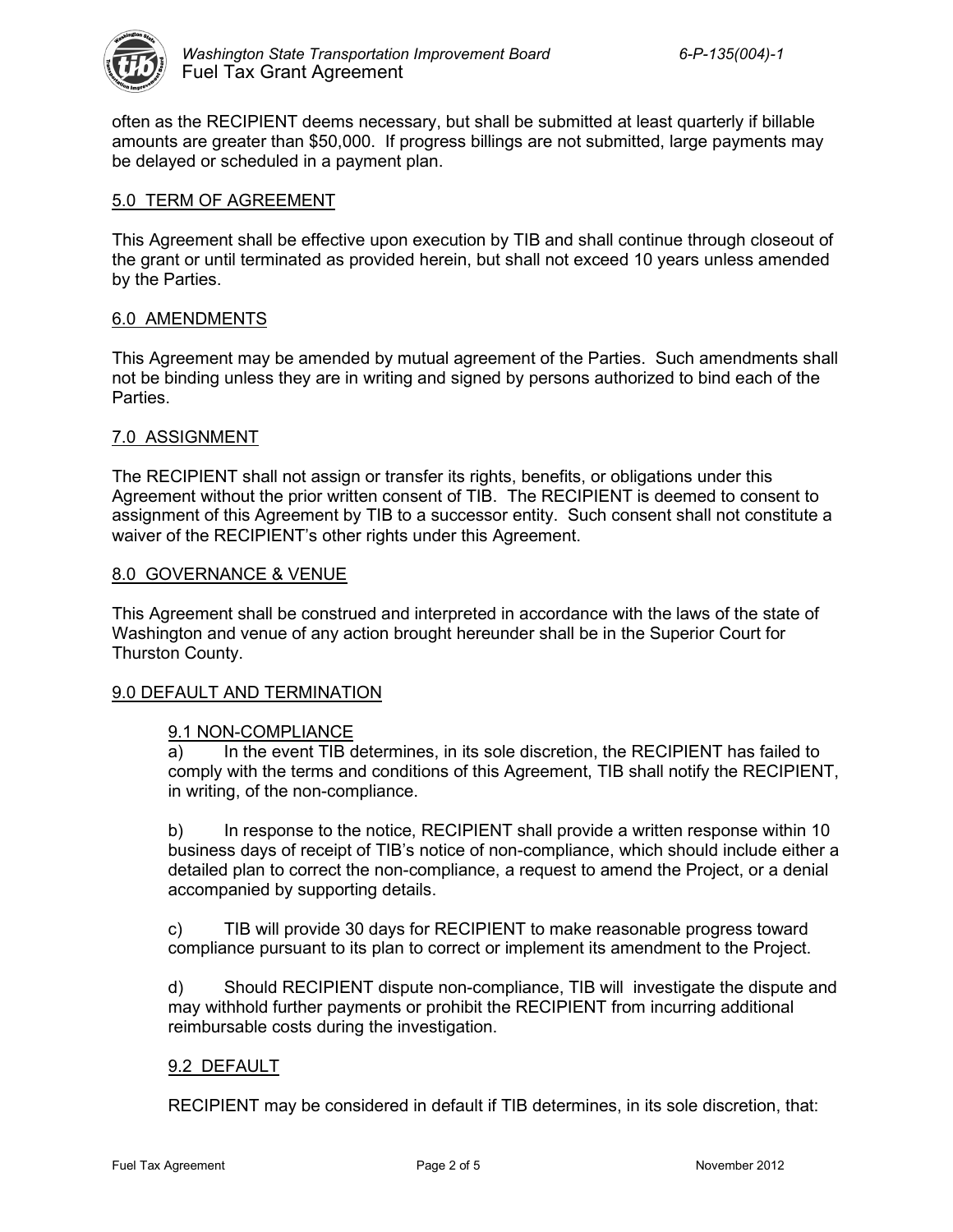

- a) RECIPIENT is not making reasonable progress toward correction and compliance.
- b) TIB denies the RECIPIENT's request to amend the Project.
- c) After investigation TIB confirms RECIPIENT'S non-compliance.

TIB reserves the right to order RECIPIENT to immediately stop work on the Project and TIB may stop Project payments until the requested corrections have been made or the Agreement has been terminated.

## 9.3 TERMINATION

a) In the event of default by the RECIPIENT as determined pursuant to Section 9.2, TIB shall serve RECIPIENT with a written notice of termination of this Agreement, which shall be served in person, by email or by certified letter. Upon service of notice of termination, the RECIPIENT shall immediately stop work and/or take such action as may be directed by TIB.

b) In the event of default and/or termination by either PARTY, the RECIPIENT may be liable for damages as authorized by law including, but not limited to, repayment of grant funds.

c) The rights and remedies of TIB provided in the AGREEMENT are not exclusive and are in addition to any other rights and remedies provided by law.

## 9.4 TERMINATION FOR NECESSITY

TIB may, with ten (10) days written notice, terminate this Agreement, in whole or in part, because funds are no longer available for the purpose of meeting TIB's obligations. If this Agreement is so terminated, TIB shall be liable only for payment required under this Agreement for performance rendered or costs incurred prior to the effective date of termination.

### 10.0 USE OF TIB GRANT FUNDS

TIB grant funds come from Motor Vehicle Fuel Tax revenue. Any use of these funds for anything other than highway or roadway system improvements is prohibited and shall subject the RECIPIENT to the terms, conditions and remedies set forth in Section 9. If Right of Way is purchased using TIB funds, and some or all of the Right of Way is subsequently sold, proceeds from the sale must be deposited into the RECIPIENT's motor vehicle fund and used for a motor vehicle purpose.

### 11.0 INCREASE OR DECREASE IN TIB GRANT FUNDS

At Bid Award and Contract Completion, RECIPIENT may request an increase in the maximum payable TIB funds for the specific project. Requests must be made in writing and will be considered by TIB and awarded at the sole discretion of TIB. All increase requests must be made pursuant to WAC 479-05-202 and/or WAC 479-01-060. If an increase is denied, the recipient shall be liable for all costs incurred in excess of the maximum amount payable by TIB. In the event that final costs related to the specific project are less than the initial grant award, TIB funds will be decreased and/or refunded to TIB in a manner that maintains the intended ratio between TIB funds and total project costs, as described in Section 1.0 of this Agreement.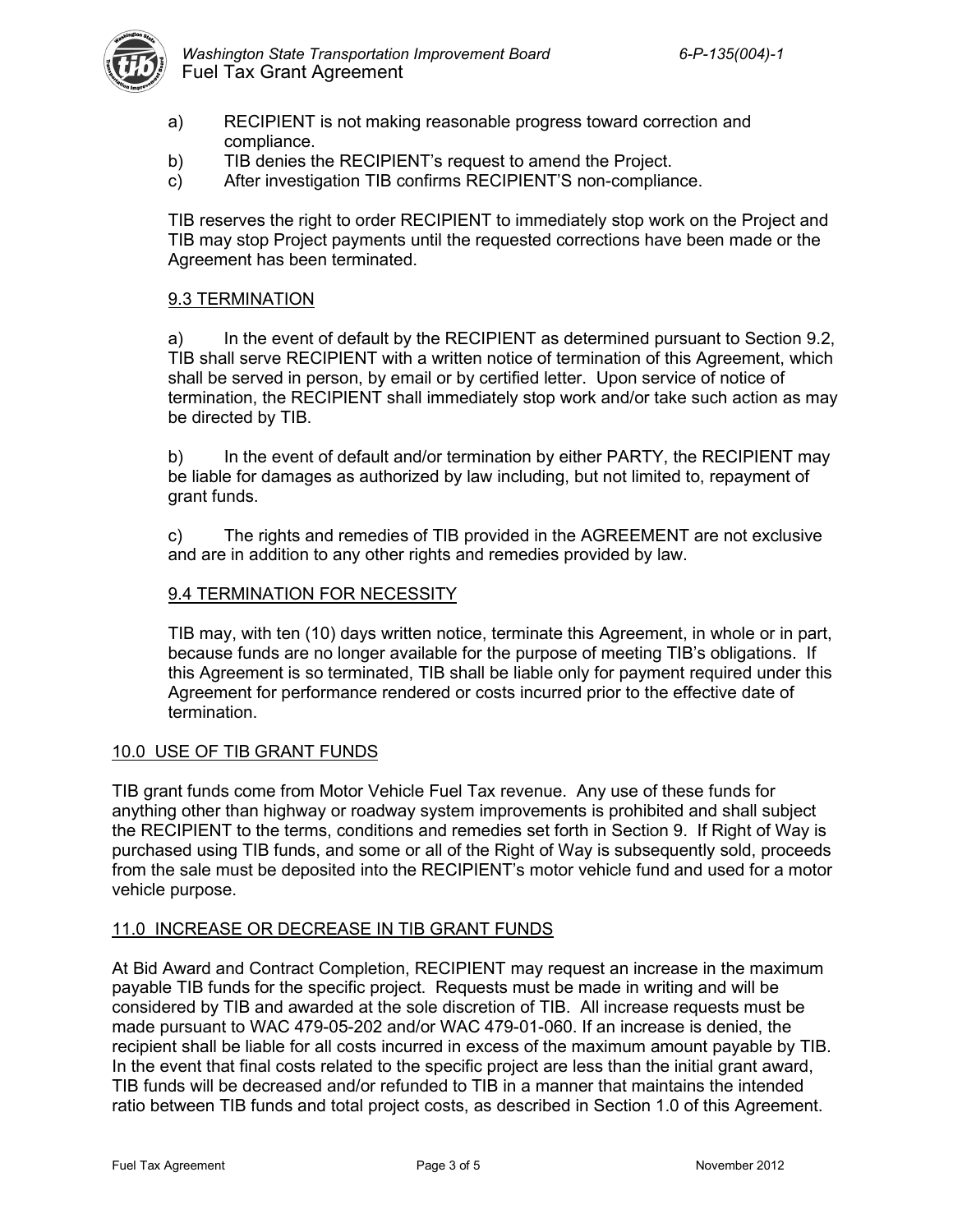

# 12.0 INDEPENDENT CAPACITY

The RECIPIENT shall be deemed an independent contractor for all purposes and the employees of the RECIPIENT or any of its contractors, subcontractors, and employees thereof shall not in any manner be deemed employees of TIB.

## 13.0 INDEMNIFICATION AND HOLD HARMLESS

The PARTIES agree to the following:

Each of the PARTIES, shall protect, defend, indemnify, and save harmless the other PARTY, its officers, officials, employees, and agents, while acting within the scope of their employment as such, from any and all costs, claims, judgment, and/or awards of damages, arising out of, or in any way resulting from, that PARTY's own negligent acts or omissions which may arise in connection with its performance under this Agreement. No PARTY will be required to indemnify, defend, or save harmless the other PARTY if the claim, suit, or action for injuries, death, or damages is caused by the sole negligence of the other PARTY. Where such claims, suits, or actions result from the concurrent negligence of the PARTIES, the indemnity provisions provided herein shall be valid and enforceable only to the extent of a PARTY's own negligence. Each of the PARTIES agrees that its obligations under this subparagraph extend to any claim, demand and/or cause of action brought by, or on behalf of, any of its employees or agents. For this purpose, each of the PARTIES, by mutual negotiation, hereby waives, with respect to the other PARTY only, any immunity that would otherwise be available to it against such claims under the Industrial Insurance provision of Title 51 RCW. In any action to enforce the provisions of the Section, the prevailing PARTY shall be entitled to recover its reasonable attorney's fees and costs incurred from the other PARTY. The obligations of this Section shall survive termination of this Agreement.

# 14.0 DISPUTE RESOLUTION

- a) The PARTIES shall make good faith efforts to quickly and collaboratively resolve any dispute arising under or in connection with this AGREEMENT. The dispute resolution process outlined in this Section applies to disputes arising under or in connection with the terms of this AGREEMENT.
- b) Informal Resolution. The PARTIES shall use their best efforts to resolve disputes promptly and at the lowest organizational level.
- c) In the event that the PARTIES are unable to resolve the dispute, the PARTIES shall submit the matter to non-binding mediation facilitated by a mutually agreed upon mediator. The PARTIES shall share equally in the cost of the mediator.
- d) Each PARTY agrees to compromise to the fullest extent possible in resolving the dispute in order to avoid delays or additional incurred cost to the Project.
- e) The PARTIES agree that they shall have no right to seek relief in a court of law until and unless the Dispute Resolution process has been exhausted.